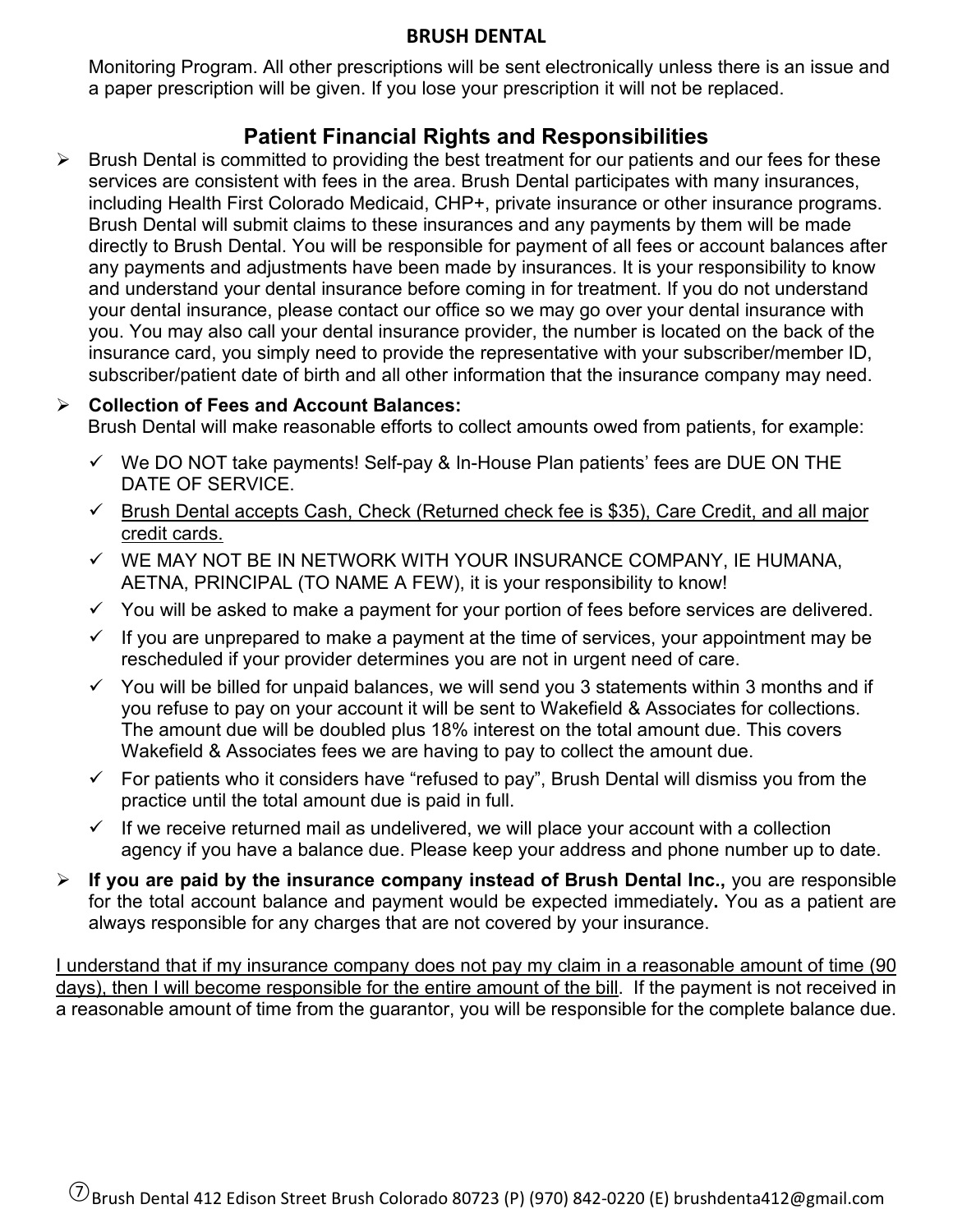#### **BRUSH DENTAL**

## **HEALTH FIRST COLORADO MEDICAID & CHP PROGRAMS**

## **MEDICAID/CHP - PATIENTS ONLY**

- $\triangleright$  Brush Dental must contact Health First Colorado when you break an appointment without notification to our office. Brush Dental is required to remind you of your appointment 48 hours prior to your appointment.
- $\triangleright$  I understand that some procedures need to be pre-authorized by Medicaid/CHP. There is also a limited amount of time to use my pre-authorization, pre-authorizations cannot be transferred to another dental facility. I must contact Brush Dental if I would like my pre-authorization to be canceled so the dental work may be done at another facility.
- $\triangleright$  I understand that not all services are covered, and I must pay for Nitrous Oxide \$40.00 if I am 21 or over. Participating Providers may bill a member for Non-Covered Services. A non-covered service is:• Any procedure code that is not listed as a covered benefit in the MC Handbook Or • Any procedure code listed as a covered benefit in the MC Handbook that has been denied by DentaQuest through a prior authorization request (PAR) or a claim. Or • Services rendered beyond the frequency limits listed in the MC Handbook. Or • Services rendered beyond an adult members \$1500 annual maximum (at the contracted Medicaid fee).
- $\triangleright$  I understand that I may have a co-pay for dental services with CHP+ program (\$5-\$20 per tooth). If I cannot pay my co-pay I must reschedule my appointment. CHP+ does not cover Nitrous Oxide for any patients us due the day of service. Participating Providers may bill a member for Non-Covered Services. A non-covered service is:• Any procedure code that is not listed as a covered benefit in the CHP+ Handbook Or • Any procedure code listed as a covered benefit in the CHP+ Handbook that has been denied by DentaQuest through a prior authorization request (PAR) or a claim. Or • Services rendered beyond the frequency limits listed in the CHP+ Handbook. Or • Services rendered beyond an adult members \$1000 annual maximum (at the contracted CHP+ fee).
- **If I am covered by MEDICAID/CHP+** (DentaQuest), I authorize the release of health care information to the Social Security Administration or its intermediaries or carriers for payment of a Medicaid/CHP+ claim or to the appropriate State agency for payment of a Medicaid/CHP+ claim. I certify the information given by me in applying for payment under Title XVII of the Social Security Act is correct. I request that payment of assignment benefits be made on my behalf.
- DentaQuest operates a customer service center to specifically answer Health First Colorado members' dental questions. DentaQuest's Member Services is available Monday through Friday between 7:30 a.m. and 5:00 p.m. Mountain Time at: 1-855-225-1729, TTY: 711, or at DentaQuest.com.
- For more information about the CHP+ Dental Care Program contact DentaQuest. Call 1-888-307- 6561, TTY: 711 or email through the Member Access Portal at memberaccess.dentaquest.com